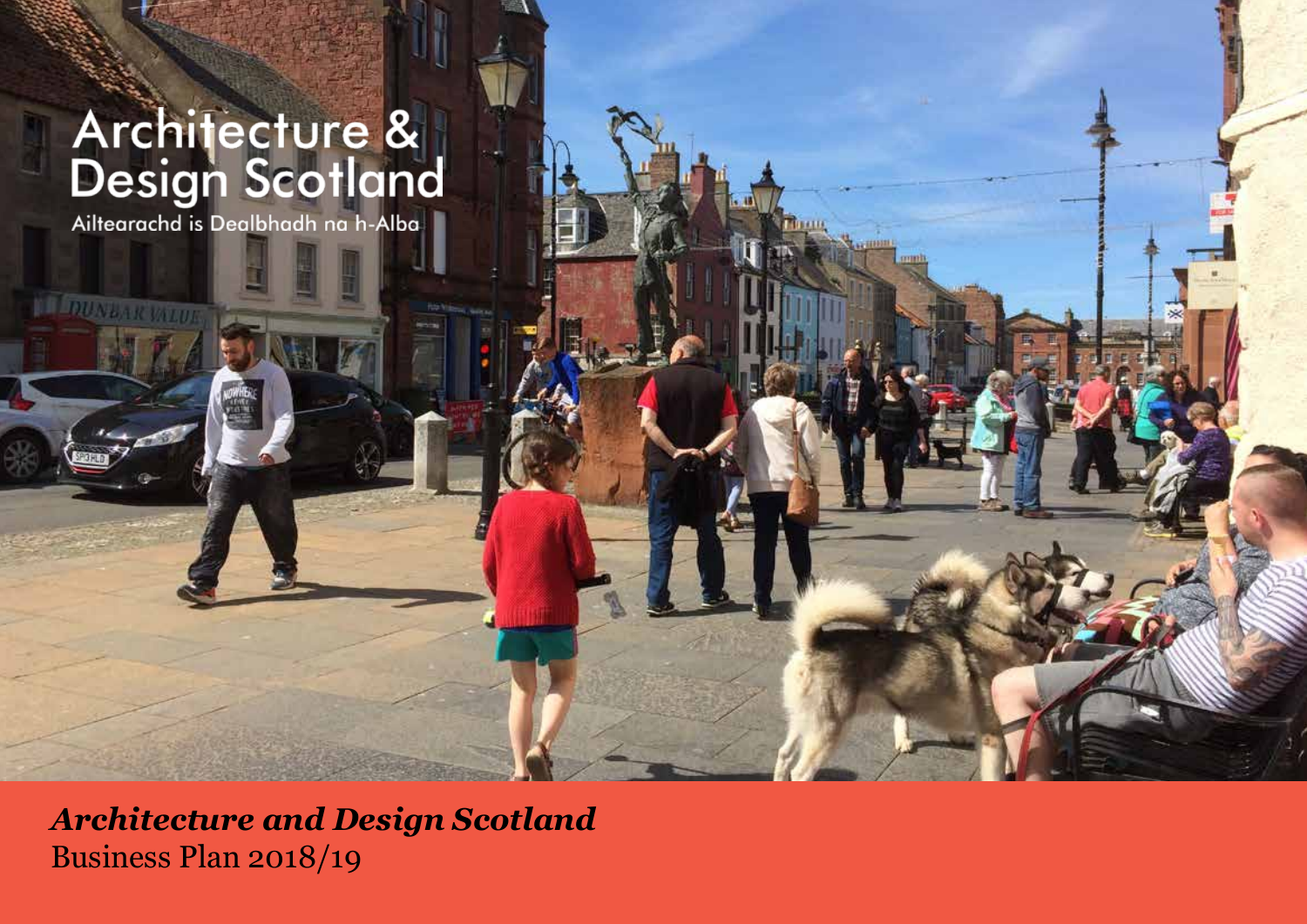## *Our vision*

#### **We live in a Scotland where a welldesigned built environment supports sustainable, resilient communities which meet the needs of all.**

To realise our vision, we have identified a set of outcomes to work towards. These support the national outcomes set out by the Scottish Government to ensure that what we do will make a positive contribution to the lives of Scotland's people.

Over the next three years, we will work to ensure that more people in Scotland:

- are involved in decisions that affect their places
- benefit from well-designed buildings, places and spaces
- see how good design adds value to their lives.



Image: The Happenstance Armature designed by Baxendale Studio. Photo by Basharat Khan

**AND THE REAL PROPERTY** 

**The Company of the Company of the Company** 

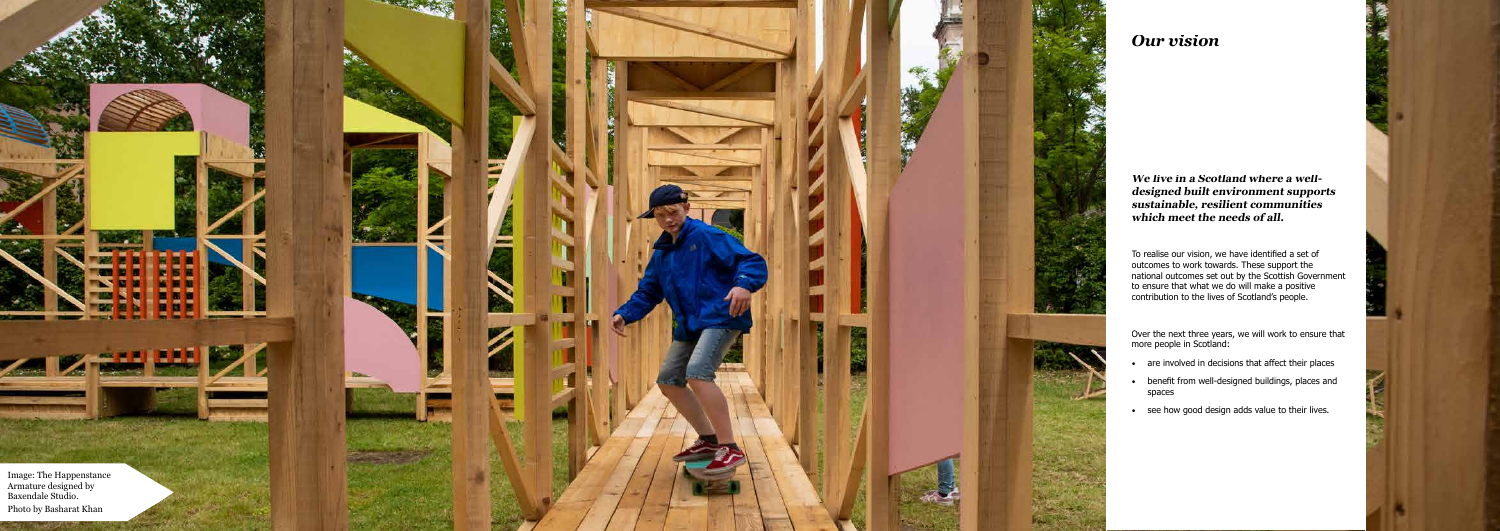### *Delivering our vision*

The nature of the built environment is broad and the scope of our work reflects this. To focus our work, we have identified a set of issues we want to tackle.

Before choosing these, we have listened carefully to our stakeholders and been guided by the priorities of the Scottish Government, notably the reform of the planning system, the delivery of affordable housing, provision for early years and the regeneration of our town centres.

In 2018/19 we will deliver a mix of advice, capacity building and outreach as we work to promote the value of good design. We will pay particular attention to promoting Scotland on the international stage, including participating as at the 2018 Architecture Exhibition at La Biennale di Venezia.

#### **The delivery of inclusive growth through more and better housing**

Why? Because providing advice on housing developments, exploring new approaches to planning and delivery and sharing good practice from across the country will enable us to support the Joint Housing Delivery Plan, create better designed places and help meet the government's target of creating 50,000 new affordable homes by 2020.

#### **Creating better schools, hospitals and other public investment**

Work with users to inform design briefs for new education, healthcare and other public buildings

Why? Because working with users to inform design briefs for new schools, hospitals and other public buildings and promoting how this collaborative approach works, empowers people in decision-making, supports design-led procurement and improves the way we deliver public services.

#### **Improving the design quality of infrastructure and public space**

Why? Because supporting the implementation of Designing Streets and Green Infrastructure: Design and Placemaking will encourage more effective engagement with communities in creating places. We will deliver projects that help meet social and environmental needs; improve health and wellbeing; increase walking and cycling; facilitate climate change adaptation; encourage urban biodiversity and underline the benefits of preventative expenditure.

### *Focus Our Work*

*Putting design, innovation and place at the heart of delivery* Prioritise housing-based development proposals through our advisory work

Support local authorities in the preparation of effective spatial strategies

Work with funders, practitioners and regulators to deliver well-designed streets, infrastructure and spaces

Support community initiatives using design to engage residents and users in the future of their streets

Support the implementation of Designing Streets by promoting best practice examples from Scotland

Support the creation of spaces to deliver services for children in their early years

Develop place-based approaches to asset management, service planning and spatial planning

Provide opportunities for the public to engage with design, architecture and place

Connect communities across Scotland with opportunities to shape their places through a range of work

Use the lessons from Stalled Spaces to inspire communities to take control of their own environments

Contribute to implementing the Scottish Government's Joint Housing Delivery Plan

**The delivery of inclusive growth through more and better housing**

**Creating better schools, hospitals and other public investment**

**Improving the design quality of infrastructure and public space**

**Increasing the emphasis on community empowerment**

#### **Increasing the emphasis on community empowerment**

Why? Because by working with communities to shape their places, we can support community empowerment, help create sustainable places designed around people and promote a stronger sense of local identity. As part of this work we will underline the key importance of stewardship at all levels, as looking after what we have and building a sense of shared ownership of the built environment is critical for a more sustainable future.

#### *Our Priorities*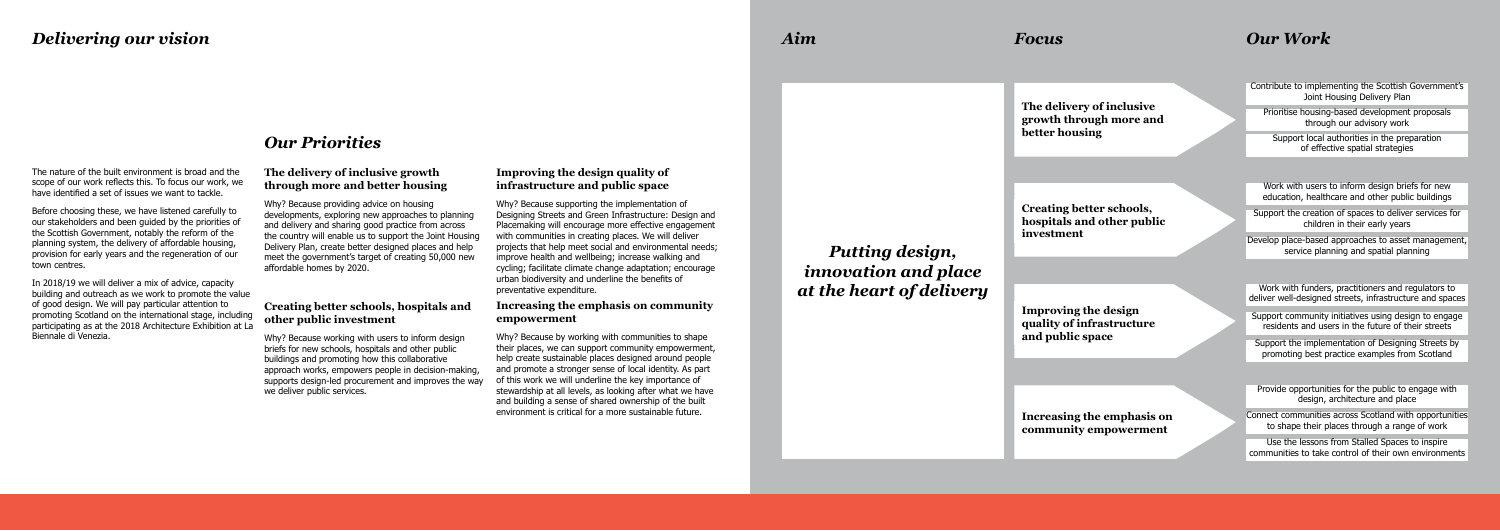## *our work*

#### **Town Centre Living: A Caring**

**Place** To help support Scotland's town centres and to increase the level of town centre living we will explore what makes a Caring Place - especially in the context of an ageing population, access to services and affordable accommodation. We will publish a series of blogs leading up to a special Public Sector Client Forum event where we will bring service users and designers together to discuss the future of Town Centre Living.

#### **Pre-Design Housing Advice** is

aimed at working with Local authorities and Housing Associations at an early stage in the delivery of housing. The service includes supports on visioning, briefing and commissioning to achieve better places by design. We aim to embed placemaking in local housing strategies and to help improve the quality of design in housing investment. In 2018/19 we will conduct research and scoping out opportunities for collaboration.

#### **Design Advice for Housing** in

supports patients and healthcare professionals to develop a shared brief for new NHS facilities. We assist the client and design team to test the developing design to ensure the qualities sought are being realised and we provide advice to government to inform investment decisions. This work is delivered in partnership with Health Facilities Scotland.

the past year we engaged in the design of over 13,000 homes. Through this we helped teams plan places of quality, whilst realising the economies that come from using repeated units. As one of our key focus areas we will extend this service to offer support to a wider range of developments and locations.

**Tests of Change** in this we work with children and teachers to co-design alterations to rooms or grounds of an existing school to make better places for learning.

#### **Design Advice for Public Sector**

In recent years this work has supported the design of an energy from waste plant, council offices, major road and foot bridges, and the A9. We will continue to provide advice to public sector clients to help improve the quality and value for money of developments in transport infrastructure, public buildings such as Higher and Further Education and major city deal investments.

#### **Design Advice for Health**

*In 2018/19 will undertake a number of projects providing advice, supporting learning and promoting design, all aimed at delivering our objectives and supporting our four focus areas.* 

> These are built and tested by the school community as prototyping for how other schools, both existing and future, can support new ways of learning.







#### **Supporting Better Learning**

**Spaces** In addition to the design advice and tests of change projects we will continue to support those involved in creating learning spaces across the country. Following the success of the inaugural Education Buildings Conference in 2017, in 2018 we will work with partners to shape and deliver the event with a focus on young people's wellbeing.

#### **Design Advice for Schools**

engages pupils and teachers in forming briefs for new schools that encapsulate the range of environments needed for children to test and grow their skills through teaching and exploration. We then assist the client and design team to test that the design of the buildings and landscapes will provide the places the young people and teachers need.

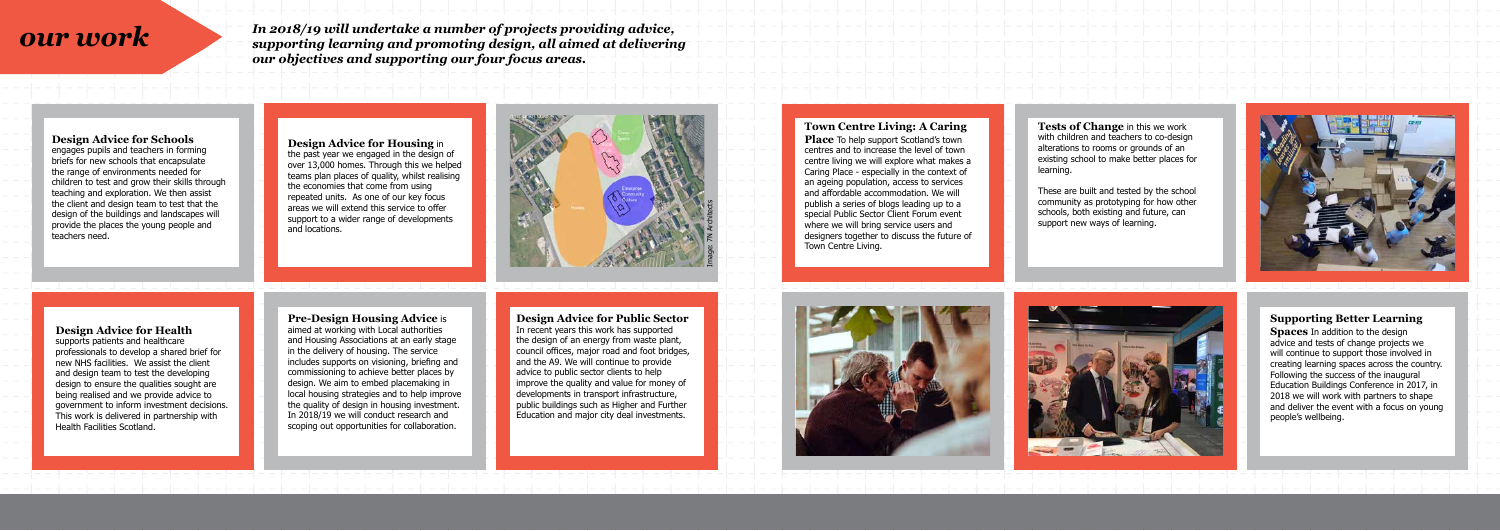## *our work*

#### **Local Design Review Panels**

to help grow design capacity in planning systems around the country we assist local panels to share information and good practice, and support local bodies who are considering developing a panel to build on the learning of both our design advice work and the work of other panels.

#### **Public Sector Clients Forum** We will organise events and briefing materials to support those in the public sector tasked with procuring public buildings. We will share our experience and act as a convener for a space where 'clients' from the public sector can share experience, learning and ideas from across the public sector. This year we will particularly focus on A Caring Place and aspects of Town Centre Living.

**Design Forum** By organising a series of events and briefings on a range of topics we will continue to support a network of practitioners within local authorities. This network allows them to learn from each other, while providing us with vital feedback on the issues facing design professionals in local authorities. In 2018/19 themes include residential delivery from masterplans to plot passports.

**Local Authority Urban** 

#### **The Place Standard** This is an

award-winning way to evaluate what makes a good place. It was developed by Scottish Government, NHS Health Scotland and Architecture and Design Scotland. The tool allows users to consider the physical and social aspects of a place. In 2018/19 we will create and publish a set of case studies on the use of Place Standard in Planning, as well as facilitate workshops on the use of the Place Standard.



#### **The A&DS and RIAS Scottish Architecture Student Awards**

**2018** An annual award to celebrate the best work of Scotland's architecture students. In 2018 we will continue with the "Chiff-Chaff" format where the nominated students present their work in rapid-fire presentations. The awards are followed by the Annual Andy MacMillan Memorial lecture. The winning and shortlisted projects form part of a public exhibition starting at The Lighthouse, Glasgow.

#### **The Best Use of Timber Awards Exhibition 2018** showcases the

winner and shortlisted entries to the annual RIAS Awards scheme. Forestry Commission Scotland and Wood for Good combine to sponsor this award. The exhibition, curated by Architecture and Design Scotland started at The Lighthouse, Glasgow, in early 2018 before going on a tour, including Bowling Harbour (pictured). The Award is aimed at encouraging innovative and creative use of timber in new buildings in Scotland.

#### **Material Considerations: A Library of Sustainable Building Materials** showcases

sustainable, traditional and emerging low carbon building products, to promote and encourage innovation in construction. The library gives access to a wide ange of Scottish building materials. Working with partners we will provide CPD for built environment students and professionals, for example on material specification and the benefits of building re-use.

**Making Places** is a successor to the Scottish Sustainable Communities Initiative (SSCI) and was launched in September 2017. It provides funding and support to communities wanting to participate in and lead design events such as workshops or charrettes. A&DS leads a pilot programme to support communities to develop their skills and deliver projects in relation to place. This includes capacity building workshops, funding events as well as producing thematic factsheets/checklists.

**Scotland + Venice 2018: The Happenstance** working with the Scotland + Venice Partnership and the Year of Young People in 2018 to curate Scotland's contribution to the world's most prestigious architecture event - the Architecture Biennale, Venice. Responding to the theme of 'Freespace' The Happenstance - curated by WAVEparticle - will bring together artists and architects to explore how play can help people of all ages to engage with their places.